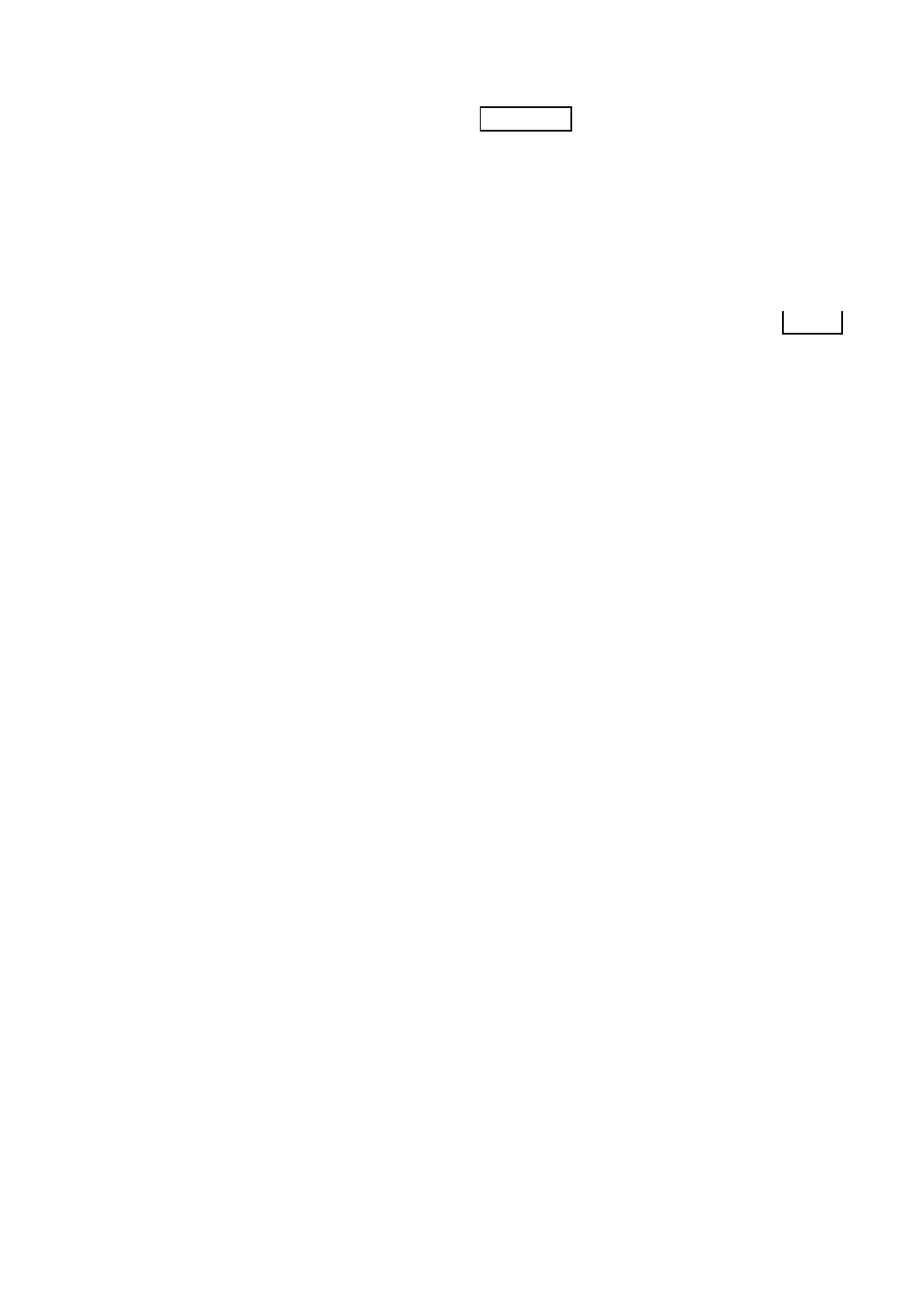|                 |               | <b>VALUK</b>                     | <b>IVIIIVU I US</b>           | <b>IIVIPALIUS</b>        |
|-----------------|---------------|----------------------------------|-------------------------------|--------------------------|
|                 |               | <b><i>LAIVIPAINAS</i></b>        | <b><i>LAIVIPAINAS</i></b>     | <b><i>LAIVIPANAS</i></b> |
|                 |               | 23,243.40                        | 13.33                         | 4 <sub>U</sub>           |
|                 |               | 157,206.05                       | <b>bb.83</b>                  | 145                      |
|                 |               | 113,985.26                       | 4/                            | ୳୳                       |
|                 |               | <b>ZZ,000.00</b>                 | 32.1/                         | $\overline{U}$           |
|                 |               | 33,290.66                        | 18.6/                         | 33                       |
|                 |               | 12,850.00                        | 56.5                          | 1/                       |
|                 |               | 1,150.00                         | 18.36                         | 31                       |
|                 |               | 1,500.00                         | 7.30                          | 15                       |
| <b>TOOYO</b>    |               |                                  |                               |                          |
|                 |               | 305,225.37                       | <b>200.10</b>                 | <b>450.UU</b>            |
|                 |               | 1,253.30                         | <b>4,080.00</b>               | <b>8,100.00</b>          |
|                 |               | <b>5,000.00</b>                  | <b>DZ1</b>                    | 3U7                      |
|                 |               | 7,099.90                         | <b>4,418.00</b>               | <b>9072</b>              |
| <b>TOOX</b>     |               |                                  |                               |                          |
|                 |               | <b>VALUK</b>                     | <b>IVIIIVU IUS</b>            | <b>IIVIPALIUS</b>        |
|                 |               | 5,355.00                         | 565.93                        | 849                      |
|                 |               | <b>13,230.00</b>                 | <b>PAP.AR</b>                 | <b>1,057.00</b>          |
|                 |               | 4,4/2.00                         | 101.13                        | <b>1,120.00</b>          |
|                 |               | <b>4,508.00</b>                  | 711.71                        | <b>780.00</b>            |
|                 |               | <b>0,090.UU</b>                  | 408.40                        | <b>/U1.UU</b>            |
|                 |               | <b>9,152.20</b>                  | <b>AUY.51</b>                 | <b>1,307.00</b>          |
|                 |               | 9,215.08                         | <b>DUU.83</b>                 | <b>L,U84.UU</b>          |
|                 |               | 13, 238. UU                      | 182.92                        | <b>1,100.00</b>          |
|                 |               | 4,531.UU                         | 578.85                        | 872.UU                   |
|                 |               | <b>b, UbU.UU</b>                 | 570.77                        | <b>804.UU</b>            |
|                 |               | 4,040.00                         | 428.5U                        | <b>048.UU</b>            |
|                 |               | 5,549.00                         | 492.40                        | <b>739.00</b>            |
|                 |               | 4,920.UU                         | 422.54                        | <b>b3U</b>               |
|                 |               | 8,441.UU                         | <b>b14.14</b>                 | <b>YUD</b>               |
|                 |               | 8,291.50                         | DU.21                         | <b>RAT</b>               |
|                 |               | 8,222.50                         | <b>DU1.94</b>                 | 882                      |
|                 |               | 7,192.90                         | 400.03                        | 712                      |
|                 |               | <b>Z,Z40.00</b>                  | 524.95                        | 700                      |
|                 |               | 7,201.98                         | 424.53                        | <b>639</b>               |
|                 |               | <b>1,000.00</b><br>123,922.82    | <b>T04.90</b>                 | 1/2                      |
|                 |               | 184,885.30                       | <b>TT'024'TA</b><br>13,334.19 | <b>10,851.UU</b>         |
|                 |               |                                  |                               |                          |
|                 |               | <b>488.UU</b>                    | 42.55<br><b>08.UZ</b>         | ΩT<br>ספ                 |
|                 |               | <b>1,080.00</b><br><b>970.00</b> | 84.57                         | 122                      |
|                 |               | 1,120.00                         | 92.11                         | <b>140</b>               |
|                 |               | <b>T'ON T'OO</b>                 | 82.UU                         | 112                      |
|                 |               | <b>PASS</b>                      | 41.10                         | /4                       |
|                 |               | <b>JJU.UU</b>                    | 43.55                         | σZ                       |
|                 |               | <b>352.00</b>                    | <b>30.20</b>                  | 44                       |
|                 |               | <b>584.UU</b>                    | <b>50.48</b>                  | 13                       |
|                 |               | 0,010.00                         | <b>J41.40</b>                 | 17 <sub>1</sub>          |
| <b>IUU.UU70</b> | <b>U.UU70</b> |                                  |                               |                          |

 19,020.71 12,260.26 48,178.48 8,330.64 5,000.00 2,494.80 800.00 **623.70**<br>1,400.00 **1,400.00 21.28** 35U<br>800.00 275.50 10,914.00 343.83

99%

| TOUU  | 533,520.00 | 33.33  |
|-------|------------|--------|
| TPOO  |            | 53.333 |
| 1333. |            | bb.bb  |